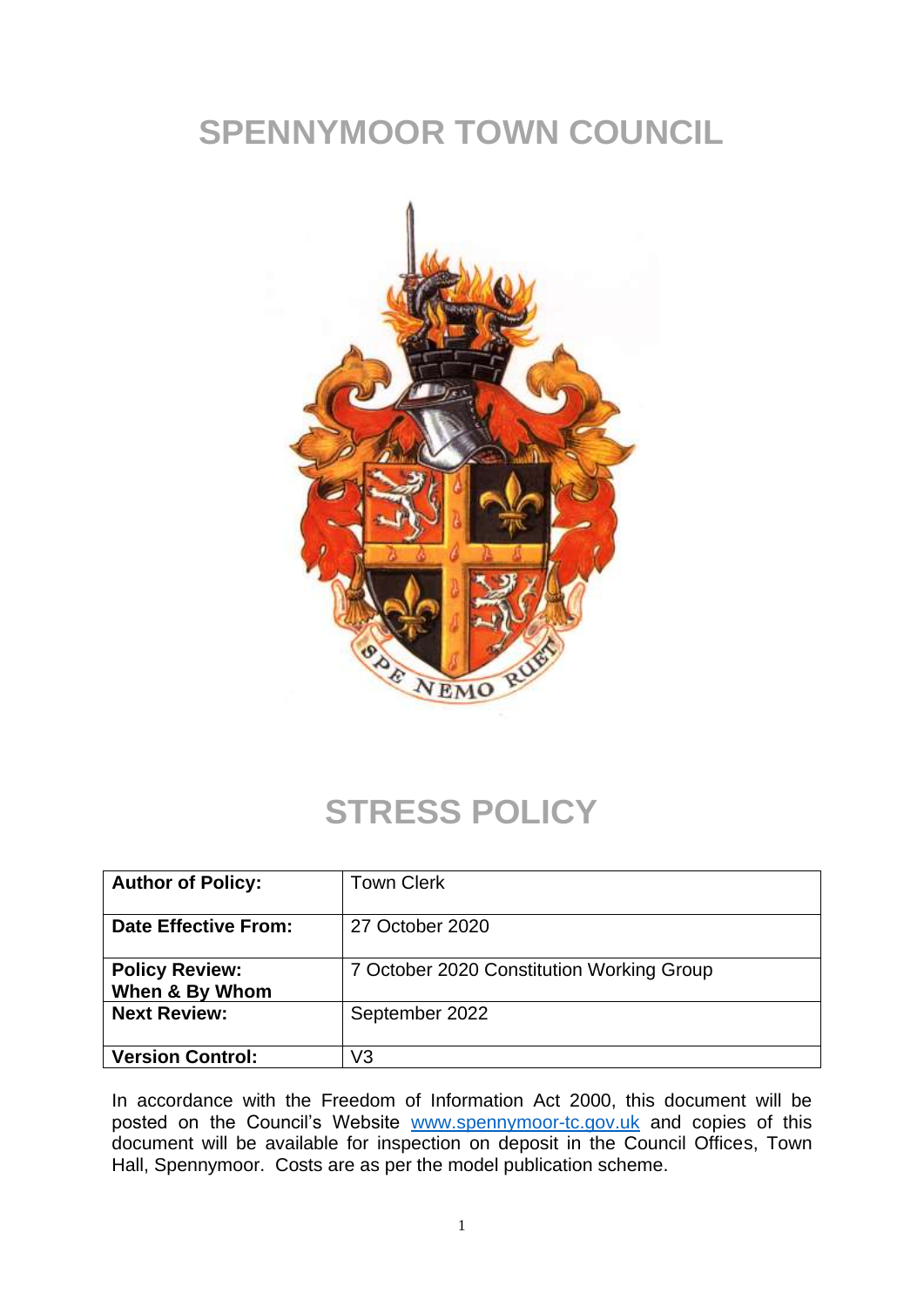## **1. Introduction**

Spennymoor Town Council is committed to protecting the health, safety and welfare of employees and recognises that workplace stress is a health and safety issue and acknowledges the importance of identifying and reducing workplace stressors.

This Policy will apply to everyone and managers are responsible for implementation and the Council is responsible for providing the necessary resources.

#### **2. Definition of Stress**

The Health and Safety Executive define stress as "the adverse reaction people have to excessive pressure or other types of demand placed on them". This makes an important distinction between pressure, which can be a positive state if managed correctly, and stress which can be detrimental to health.

### **3. Policy**

- The Council will identify all workplace stressors and conduct risk assessments to eliminate stress or control the risks from stress. These risk assessments will be regularly reviewed.
- The Council will consult with Trade Union Safety Representatives on all proposed action relating to the prevention of workplace stress.
- The Council will provide training for all managers and supervisory staff in good management practices.
- The Council will provide confidential counselling for staff affected by stress caused by either work or external factors.
- The Council will provide adequate resources to enable managers to implement the Council's agreed stress management strategy.